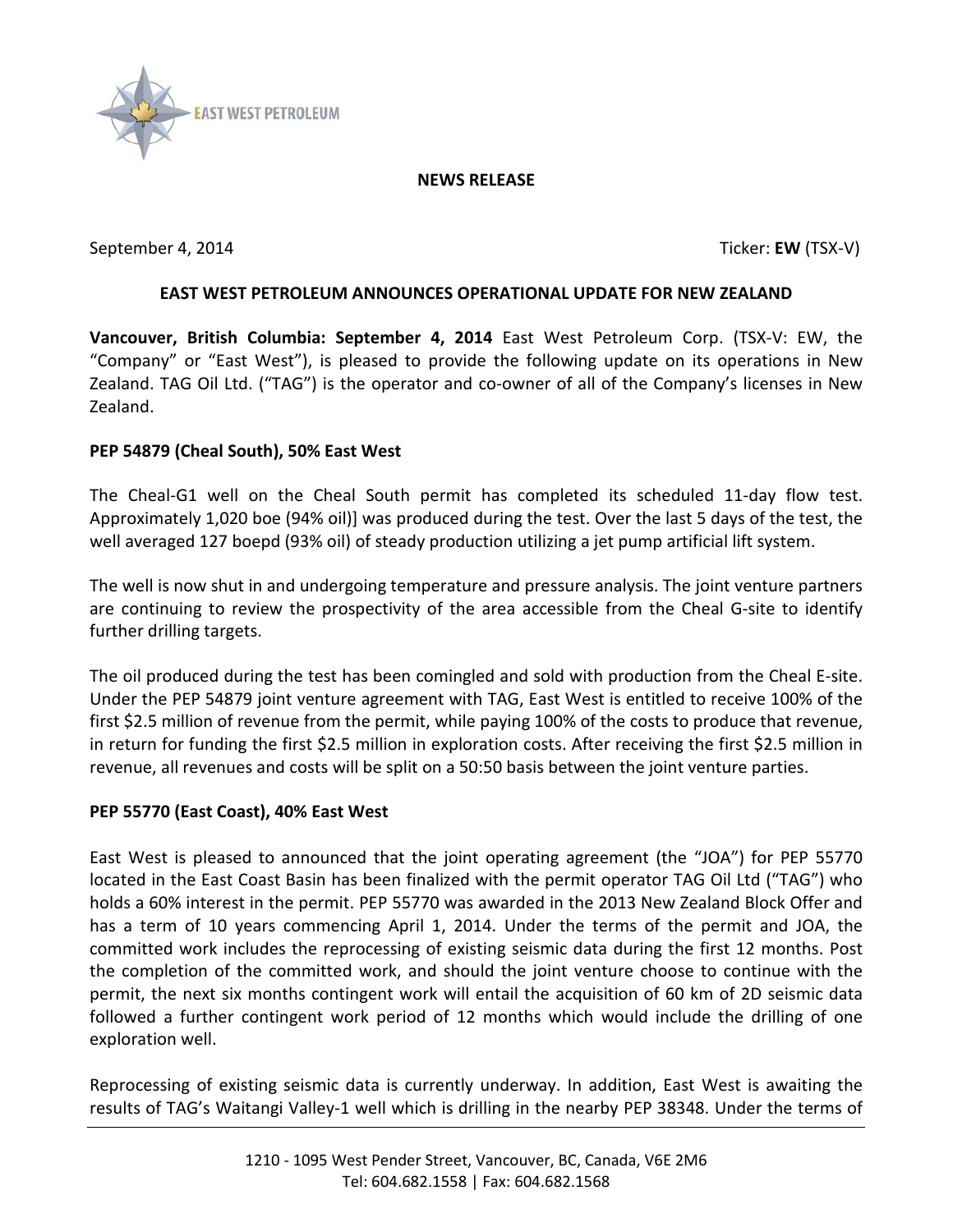the JOA and in return for funding 100% of the program mentioned above, East West will have access to all of the data and results of the Waitangi Valley-1 well, which will be combined with the reprocessed seismic to assess the prospectivity of PEP 55770 before committing to seismic acquisition in H1 2015.

## **PEP 54877 (Cheal North), 30% East West**

Production from the Cheal E-site remains stable with a low decline rate. July achieved the highest monthly average daily rate to date with 882 boepd (gross, 78% oil) produced through July from the Cheal-E1 and the E4 wells which continue to flow naturally and the E5 well which is on artificial lift with a jet pump. To date, the Cheal E-site has produced approximately 176,000 BOE (gross, 81% oil) since production started in mid-November 2013.

In addition, a joint venture review of the Cheal-E2 drilling and completion operations that targeted the Urenui Formation determined that mechanical completion issues prevented commercial production from the Urenui. After comparing these results with all of the E-site drilling data now available and comparing with seismic coverage over the permit, the joint venture has decided to isolate the Urenui Formation in this well and re-complete Cheal-E2 to establish production from the Mt. Messenger Formation. Following recompletion, the E2 well will undergo flow testing and temperature and pressure analysis. The estimated net cost to East West is approximately NZ\$240,000.

The Nova-1 rig is scheduled to be used to drill the Cheal-E6 well on the PEP 54877 permit from the Cheal E-site prior to year end. The net costs of the Cheal-E6 well are approximately \$1 million to East West and will be funded from the Company's existing cash balance. The Cheal E-site has the capacity for 12 wells to be drilled from the well pad and work continues by the joint venture partners to identifying additional E-site drilling targets for drilling in 2015.

### **Termination of Morocco**

The Company has reached the end of the initial three year exploration period for the Doukkala permit in Morocco and will not be continuing with further exploration work on the permit.

### **About East West Petroleum Corp.**

East West Petroleum [\(http://www.eastwestpetroleum.ca\)](http://www.eastwestpetroleum.ca/) is a TSX Venture Exchange listed company established in 2010 to invest in international oil & gas opportunities. East West has built a diverse portfolio of attractive exploration assets covering a gross area of approximately 1.3 million acres. The Company has its primary focus on two key areas: New Zealand, where it has established production and cash flow and is evaluating a low risk exploration play, and Romania where it is fully carried on an upcoming high impact 12 well exploration program. In New Zealand, East West holds an interest in three exploration permits near to existing commercial production in the Taranaki Basin, operated by TAG Oil Ltd. (TSX: TAO); in December 2013, the Company was awarded a 40% interest in one block in the emerging East Coast Basin of New Zealand, which covers over 100,000 acres. The Company also